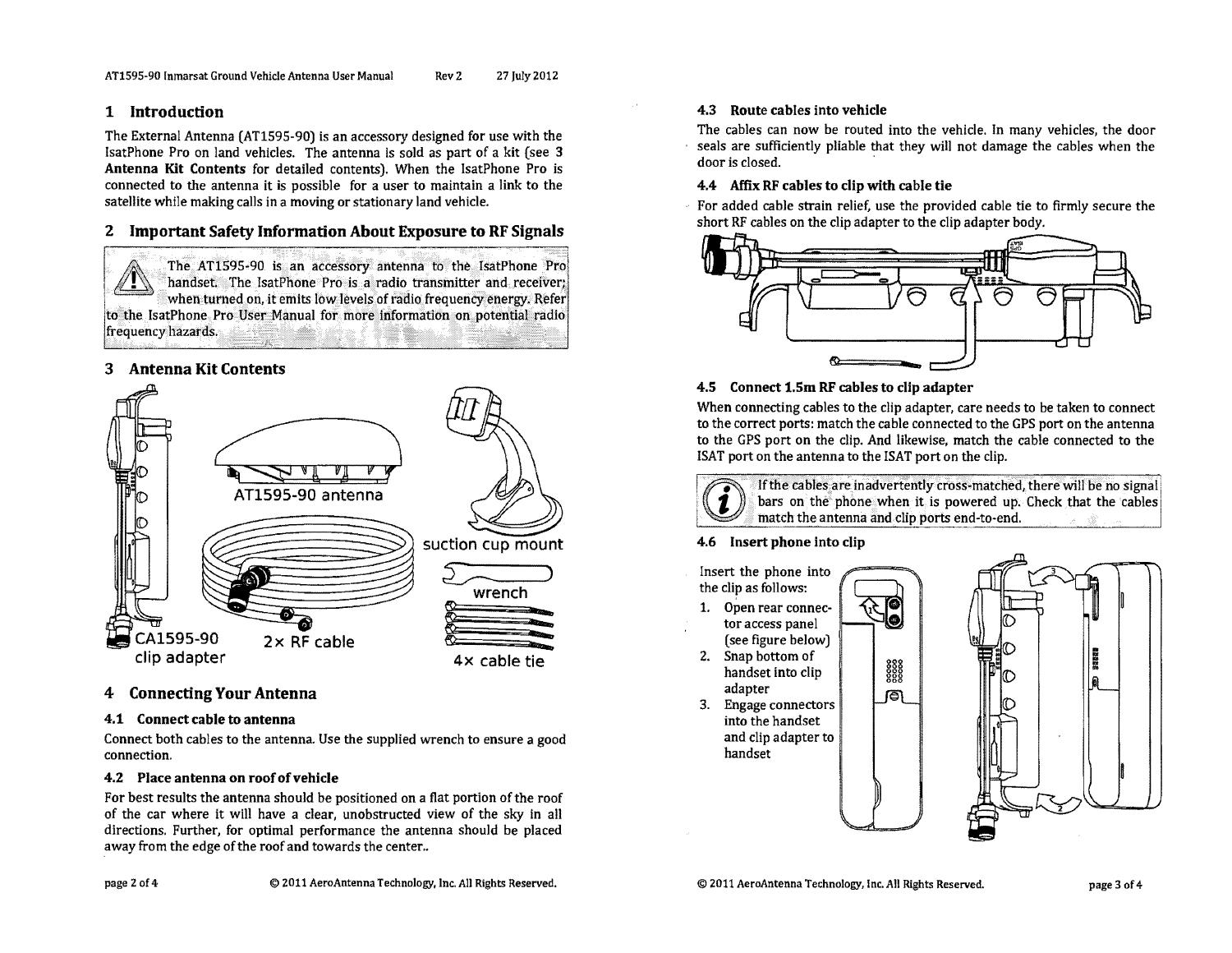#### **4. 7 Suction cup mount**

<sup>А</sup>suction cup mount is included in the kit for use with the clip adapter. The suction cup can be mounted to a window and will hold the phone securely for hands-free communication and while charging via the car charger (not included).

1. lnsert rectangular tabs on suction cup<br>mount into clip 2. Slide tabs up to

#### **4.8 Alternative mounting options**

The clip adapter also has 4 mounting holes in a standard AMPS pattern  $(30$ mm×38 mm center to center hole pattern) for use with other mounts. As a precaution, verify printed dimensions before drilling.







mount adapter

lock into place